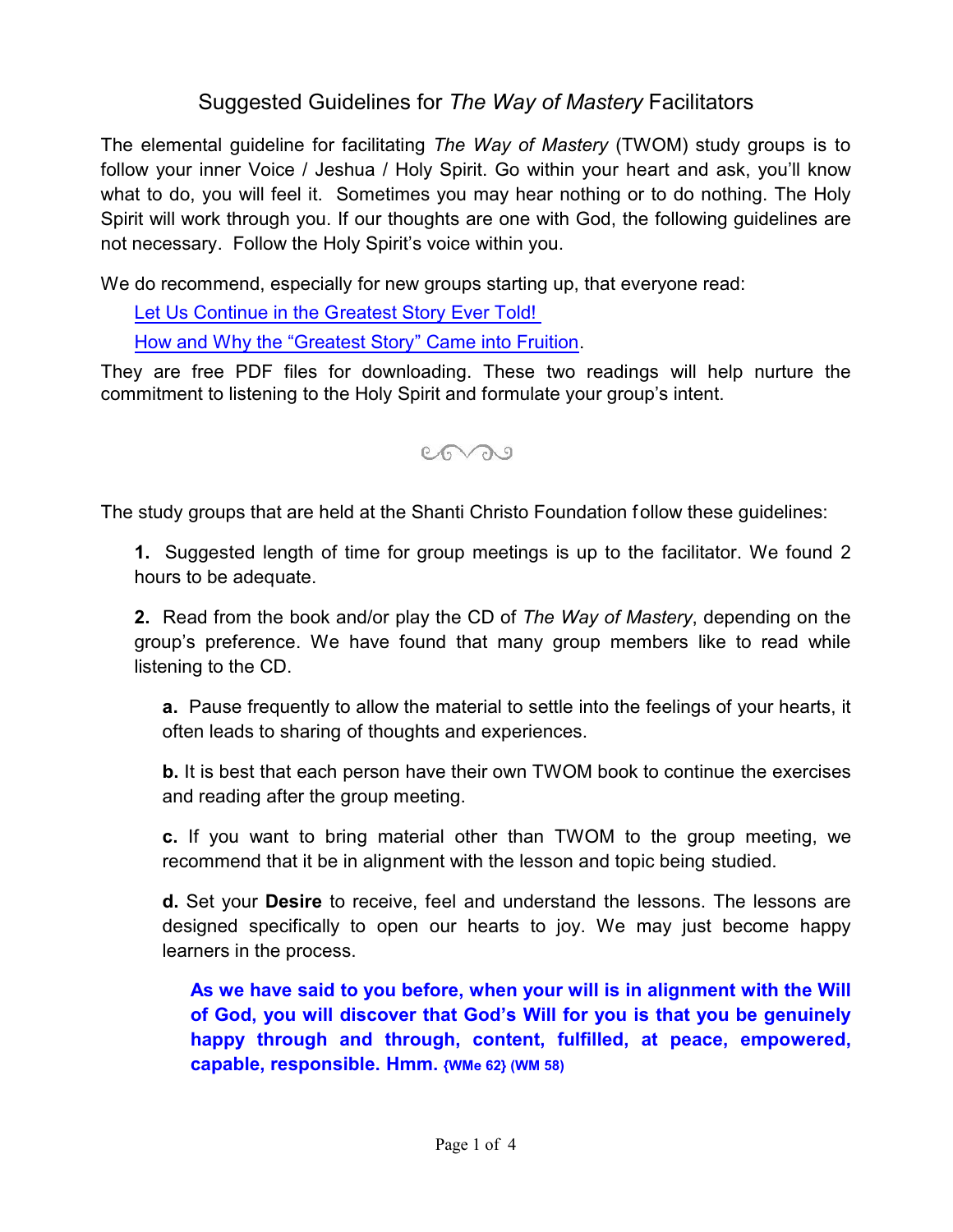**3.** Start the study group on time. Encourage participants to be on time. If participants cannot be on time, have them enter silently, there may be a miracle in the making that may end prematurely.

Meditation, music or some type of centering is recommended before the study group to focus your thoughts.

**4.** When sharing, these suggestions are very helpful to keep everybody on the same track:

**a.** Avoid cross talking or side talking, or talking to each other while others are speaking. Only one person talking at any time does away with interruptions and sometimes confusion.

**b.** We recommend avoiding the temptation to help "solve" or "fix" a situation, correct someone's errors or misperceptions or trying to heal them. Avoid advice giving and "processing" someone's issues. Refrain from placing yourself in an advisory position.

**Cultivate a deep love and respect for yourself, for you are not here to "fix" the world. You are not here to "fix" your brother or sister. It is only love that heals. . . . {WMe 8} (WM 8)**

**For the way to heal the world is not by seeking to change what is on the outside, but by first changing what is on the inside. . . . {WMe 31} (WM 29) And when you change your mind, you literally change what you experience in the world or the solar system in which your** *self* **spins. {WMe 59} (WM 56)**

**c.** Set your **Intention** to hear only the Voice of the Holy Spirit. This may take practice to stop, pause and listen before entering into any conversation or making comments. It also takes vigilance, not against the ego's voice, but for the Holy Spirit's. Give yourself a break if you can't hear the Voice or if you mistakenly hear the ego rather than the Holy Spirit. Do not feel guilty or bad about this, it's just practice time. However, Remember:

## **For it is now up to you, alone, to decide to acknowledge the Truth, to decide what you are committed unto – the voice of the Holy Spirit or the voice of fear. {WMe 304} (WM 286)**

Also set your intention to hold witness of the Truth for each other.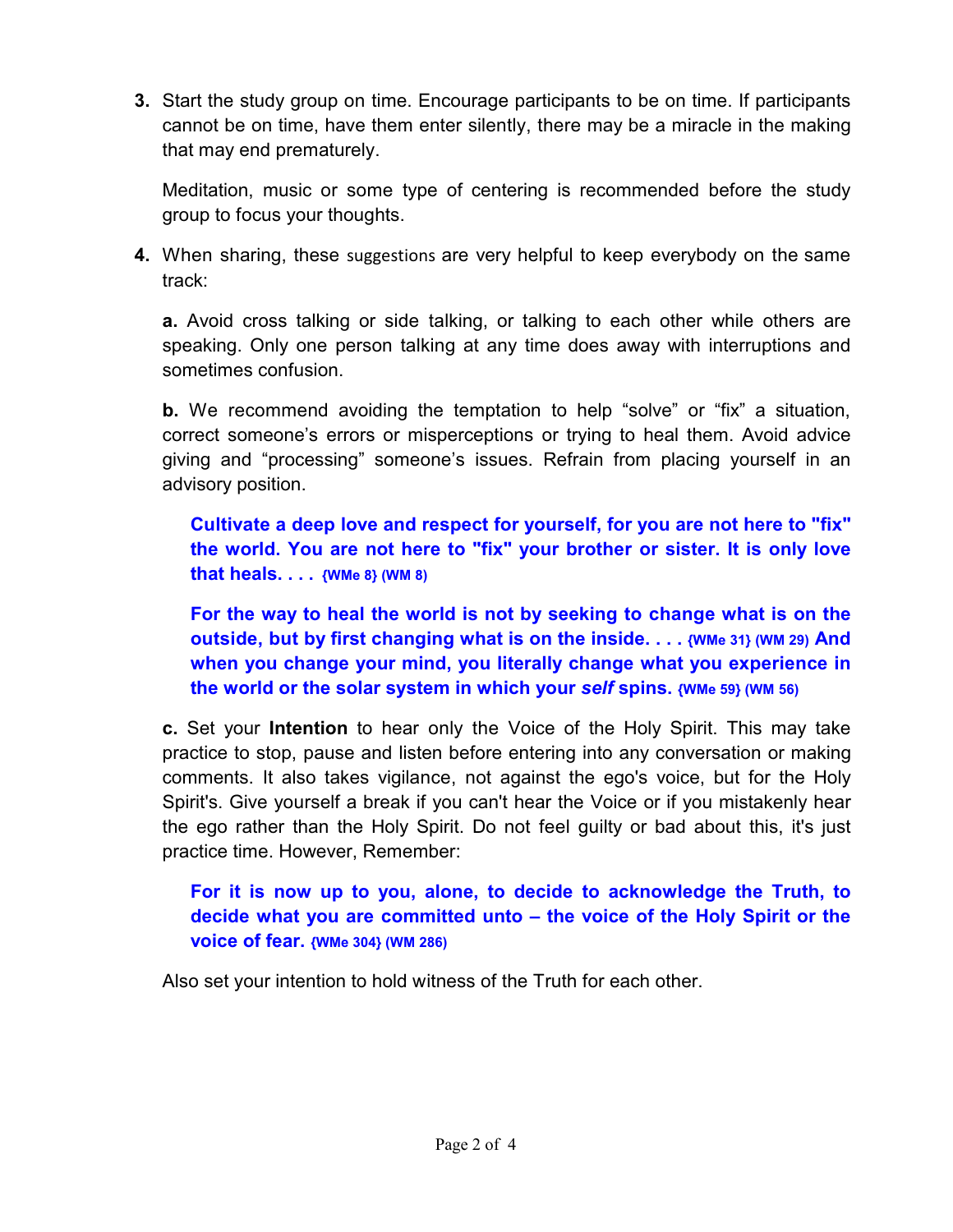**d.** Encourage sharing of thoughts, ideas and feelings that are related to what is being covered in the lessons and how they can or are being integrated into their lives. Try not to bring up tangential issues that are not related to the topic. Stick to topic.

It is very helpful to pause 5 seconds before sharing in a group meeting. Keep stories short, to the point and in alignment with the topic being shared or discussed. You may be asked to limit the time one person shares their experience. Again, listen to the Holy Spirit before stopping someone. Ask internally if it is appropriate to share or make comments on someone's share.

**Confidentiality:** Stories and/or information which is said in confidence should remain that way – not be shared with others unless approved by the originator, with or without their name. This sets an intimate atmosphere where people feel they can be open with their feelings in a safe environment.

Be considerate and aware of others. Have an open mind and be compassionate listeners. Remember we are all mirrors for each other.

**e. Allow**, allow, allow…. For the most part, we allow and embrace everybody's "opinion" and even the "rants and raves". It is all part of the learning experience and a good time to practice forgiveness.

Allow others their comments without making comments on comments. Stay aware – as much as possible – of your thoughts, judgments and comments. Again, this will make for a safe haven for those wishing to express emotions or deep-seated issues without feeling judged. Spiritual ego input will often make someone feel judged. This also has the affect of stopping the miracles or true healing from occurring. (And if you still have difficulty, we have TWOM duct tape!  $\circledcirc$ )

**Therefore, I learned – and learned well – that forgiveness is an essential key to healing. The opposite of forgiveness is judgment, and judgment always creates separation and guilt. Judgment will evoke a sense of guilt in the one that has been judged, unless they are perfectly Awake. {WMe 27} (WM 25)**

**f. Surrender** all perceptions to the Holy Spirit including those that seem to be offensive to you. For example, if you feel criticized from what someone said, try this surrender:

**Look upon a scene in your memory in which you have been the one being critical. Look upon it with deep honesty and sincerity, and say to yourself:**

**I forgive me for being critical. I forgive my judgment of myself. I choose to teach only Love. {WMe 39} (WM 36)**